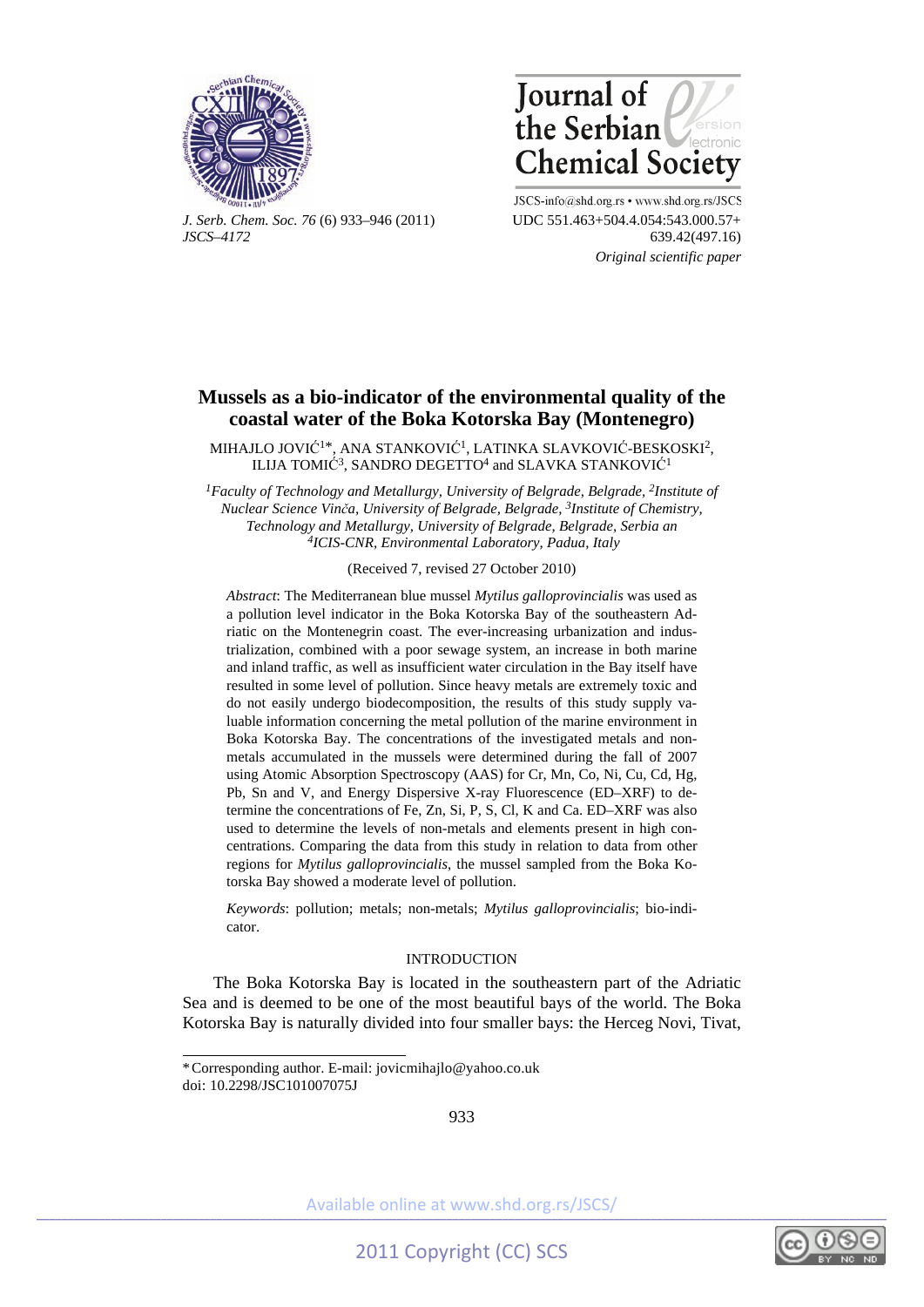Risan and Kotor Bays. It is hypothesized that the Boka Kotorska Bay, having a coastline 105.7 km long, covering an area of 87.3 km2, containing a volume of  $2.4\times10^6$  km<sup>3</sup> of water and with a maximum depth of 60 m, was formed by fluvial erosion.

Each and every one of the four smaller bays comprising the Boka Kotorska Bay has specific hydrographic and relief characteristics, and is significantly different in its aquatic life from sea waters stretching away from Montenegro.<sup>1</sup>

The increased urbanization and industrialization of the Montenegrin Coast over the last two decades could lead to an increase of marine pollution of the Boka Kotorska Bay. Waste stemming from various inland human activities is directly delivered into the sea without any prior treatment, the greatest threat being old and poorly maintained sewage systems. Within the Boka Bay itself, 62 underwater untreated sewage disposal systems have been identified, all of which deliver sewage waste at a close distance to the shore. Sewage disposal systems in the Kotor, Tivat and Risan Bays are neither long nor deep enough, disposing waste immediately at the coastal line of the Bays. Moreover, many privately owned estates have sewage disposal systems which are not part of the municipal sewage system, thereby adding even more to the pollution of the Bay.1

Pollution and contamination of the Boka Kotorska Bay ecosystem arise from both anthropogenic sources of pollution and natural weathering. Industrial waste from the steel, soap and pharmaceutical industries, as well as waste produced by shipyards, hotels and hospitals located within the Boka Kotorska Bay itself, is allowed to freely flow into the sea, polluting it with heavy and other metals, causing significant environmental damage. The total quantity of wastewater delivered into the sea from the three towns together (Herceg Novi, Tivat and Kotor) is 7700 and 4900  $m<sup>3</sup>$  per day from industries and households, respectively.<sup>1</sup>

Moreover, the Boka Kotorska Bay is known as one of the regions in Europe with the highest amount of precipitation, and the quantity of pollutants reaching the sea from this source cannot be neglected. Adding to this are the ever increasing volume of marine and inland traffic, as well as a growing number of tourists over the last decade.

All of the above-mentioned factors significantly contribute to the accumulating pollution of the Boka Kotorska Bay, the highest danger stemming from heavy metal pollution, such as mercury (Hg), lead (Pb), cadmium (Cd) and other metals.

Heavy metals are extremely toxic and do not easily undergo biodecomposition.2 Living organisms have as of more recently been used as water pollution biomonitors, especially for purposes of identifying heavy metals, as the standard chemical analysis methods do not provide information about the presence and accumulation of these metals in water. $3$  Furthermore, the concentrations of me-

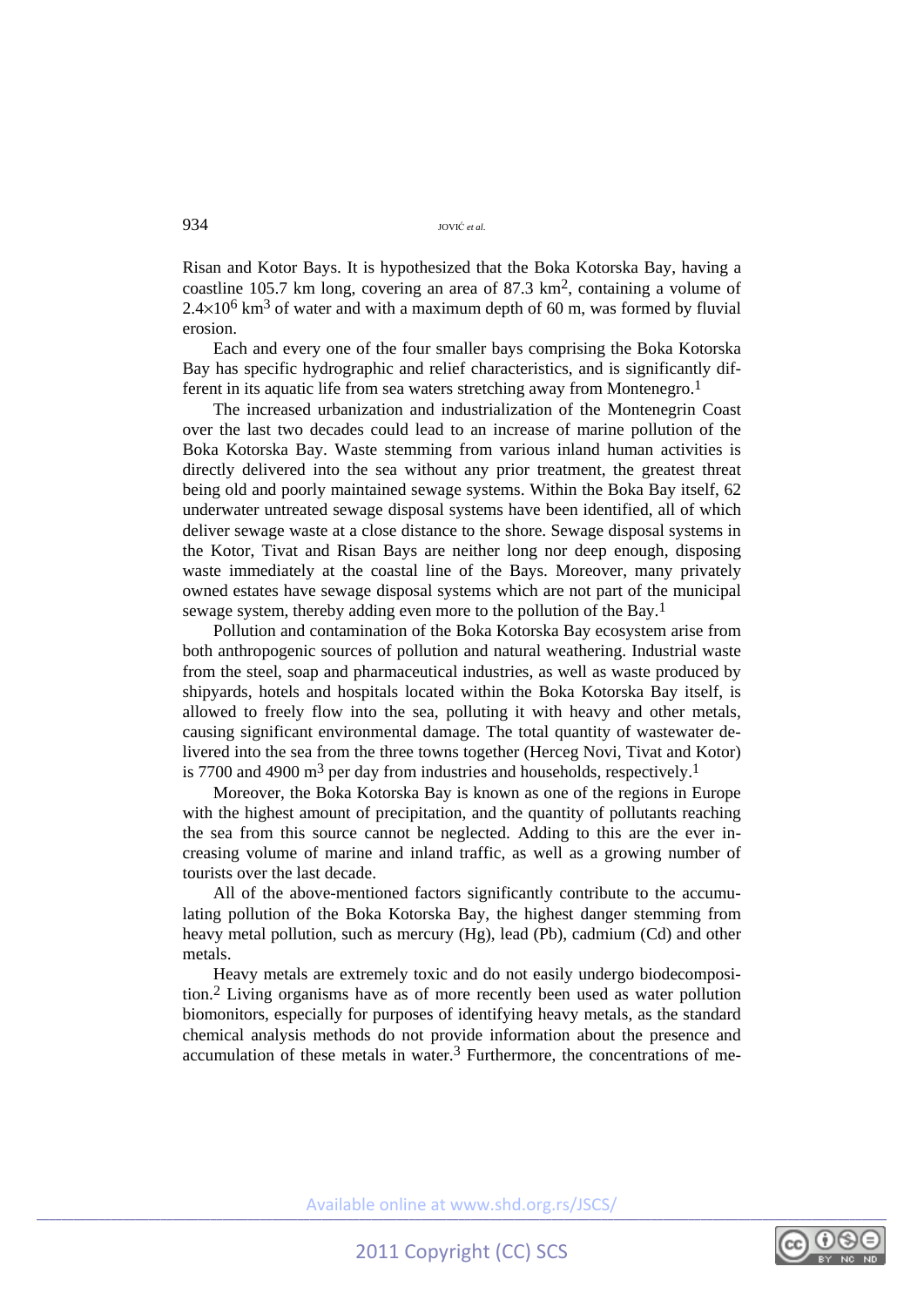tals in water are often below the instrument detection limit, making aquatic organisms an even more attractive method for their determination.3

As marine organisms absorb and accumulate matter from their habitat, they serve as excellent heavy metal water pollution bio-indicators.4,5 In addition to heavy metals, marine organisms serve as bio-indicators for metals and compounds otherwise difficult to identify and quantify.6

Not all marine organisms are suitable as water pollution bio-indicators. The criteria required for an acceptable bio-indicator are that it must be able to tolerate large concentrations of pollutants and accumulate them in addition to being able to withstand changes in temperature and salinity. It should be representative of a location, *i.e.*, static and easy to identify, sample and handle. It should have a long enough life cycle to ensure sampling over specified and extended time frames, in addition to having a sufficient amount of tissue required for chemical analysis.<sup>5,6</sup> Of marine organisms generally, mussels and benthic fish are selected as suitable indicator species of coastal pollution, as they give complementary information on the bio-availability of chemicals in the water column and sediments, respectively. Bioaccumulation patterns of the different pollutants vary substantially among species. Habitat, season and food chain play key roles in the bioaccumulation process. Filter feeder organisms accumulate most of the pollutants at levels higher than those found in the water column; hence, they permit the quality of coastal environments to be assessed. Being sedentary and easy to sample, the blue mussel *Mytilus galloprovincialis* fulfills most of the above-mentioned criteria,7 thus it was chosen to serve as the bio-indicator of heavy metal water pollution in the Boka Kotorska Bay.

The goal of this work was to determine levels of heavy metals and other elements in the marine environment of the Boka Kotorska Bay using the mussel *M. galloprovincialis* as a bio-indicator and to compare the obtained data with other regional data. The aim was to establish the environmental quality of the coastal waters in the Boka Kotorska Bay.

# EXPERIMENTAL

### *Sampling, storage and sample preparation*

*Mytilus galloprovincialis* was sampled from seven different locations in the fall of 2007: Krašići, Kukuljina, Tivat, Opatovo, Sv. Stasija, Perast and Herceg Novi as indicated in Fig. 1. The seven sampling sites are spread throughout the entire Boka Kotorska Bay and are in close proximity to large towns, ports and industries of the Bay.

Mussels, of similar shell lengths, from each sampling site were sampled. Sampling was performed using a stainless steel blade. The sampled mussels were placed in plastic bags together with sea water and so transported to the laboratory. The mussels were rinsed additionally with distillated water and the soft tissue separated from the shells. After that, the mussel soft tissue was rinsed with de-ionized water, whereupon it was subjected to lyophilization – freeze drying (Christ, Alpha 2-4 LD plus, Germany) under vacuum and at a temperature of –40 °C for 48 h to remove any remaining water. Dried samples of 25–30 mussels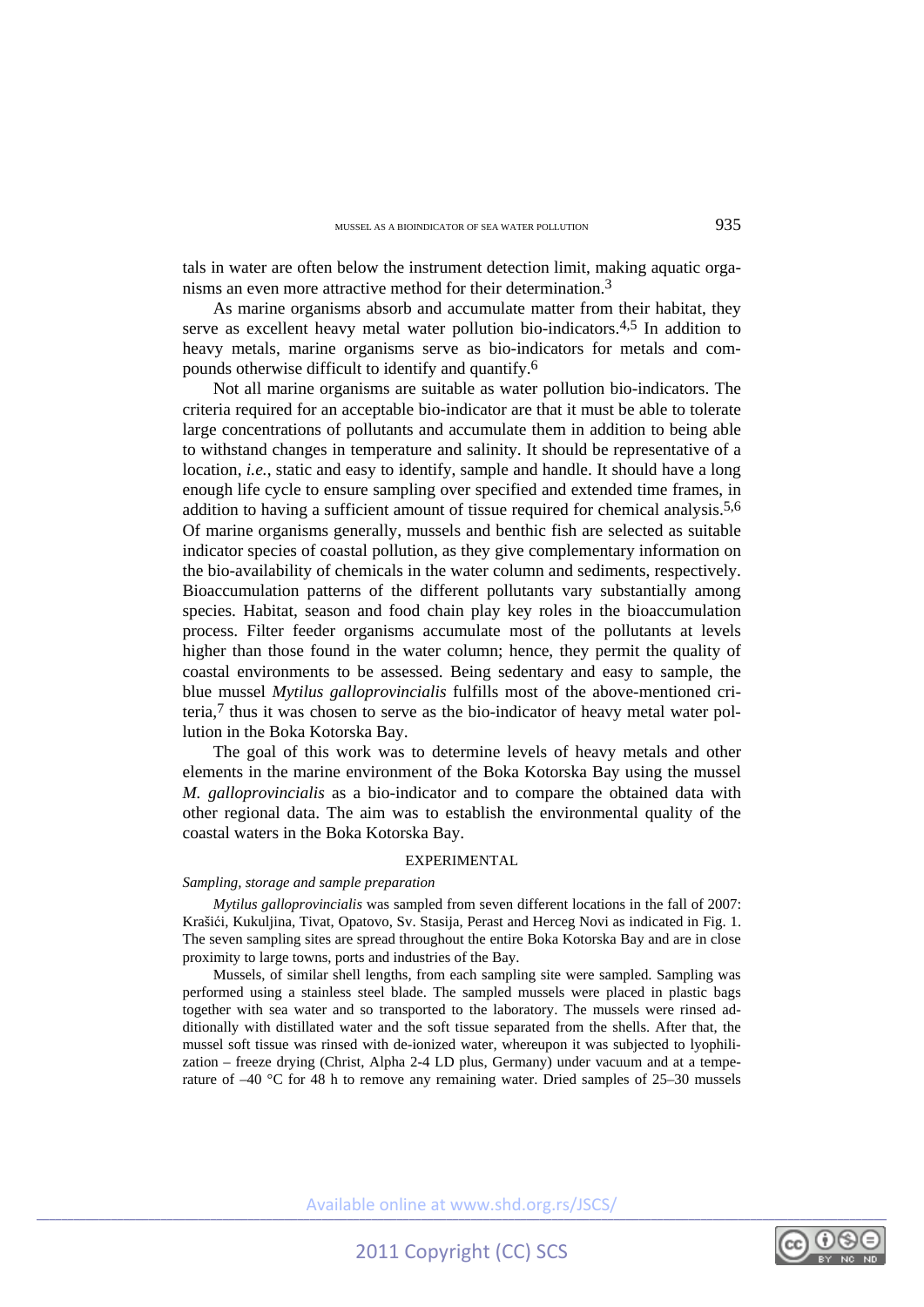from each station were pulverized and homogenized using a mill. The application of different methods to analyze the metal concentrations in the mussels required the preparation of both liquid and solid samples.



Montenegro, southeastern Adriatic Sea*.*

Solid samples for Energy dispersive X-ray tluorescence (ED-XRF) analyses were prepared as follows: the dried material (post-lyophilization) was pulverized in a vibration mill in the presence of paraffin wax. The added wax allowed for homogenization of the sample and served as a binding material for making pellets (whilst not interfering with the analysis itself). The pellets  $(d = 40 \text{ mm})$  were made by pressing 5 g of material from the mill in a mold of the desired shape under high pressure.

Liquid samples for Atomic absorption spectrometry (AAS) analyses were prepared as follows: about 0.5 g of dried mussel tissue was digested under high pressure with a mixture containing 7 ml  $HNO<sub>3</sub>$  (65 % Merck, Suprapur) and 2 ml  $H<sub>2</sub>O<sub>2</sub>$  (30 % Merck, Suprapur) in a high microwave digestion system (CEM Corporation, MDS-2100) for 30 min, diluted to 25 ml with ultrapure water and stored in polyethylene bottles until analysis. A blank digest was performed in the same manner.

#### *Chemical analysis*

The manganese (Mn), cobalt (Co), nickel (Ni), copper (Cu), cadmium (Cd) and vanadium (V) concentrations in the mussel samples were determined using flame atomic absorption spectrometry (Perkin–Elmer, AAnalyst 200) with an air–acetylene flame. Analyses of lead (Pb) and chromium (Cr) were performed using a graphite furnace AAS (Perkin–Elmer, 4100ZL, with Zeeman background correction). Hydride generation and cold vapor techniques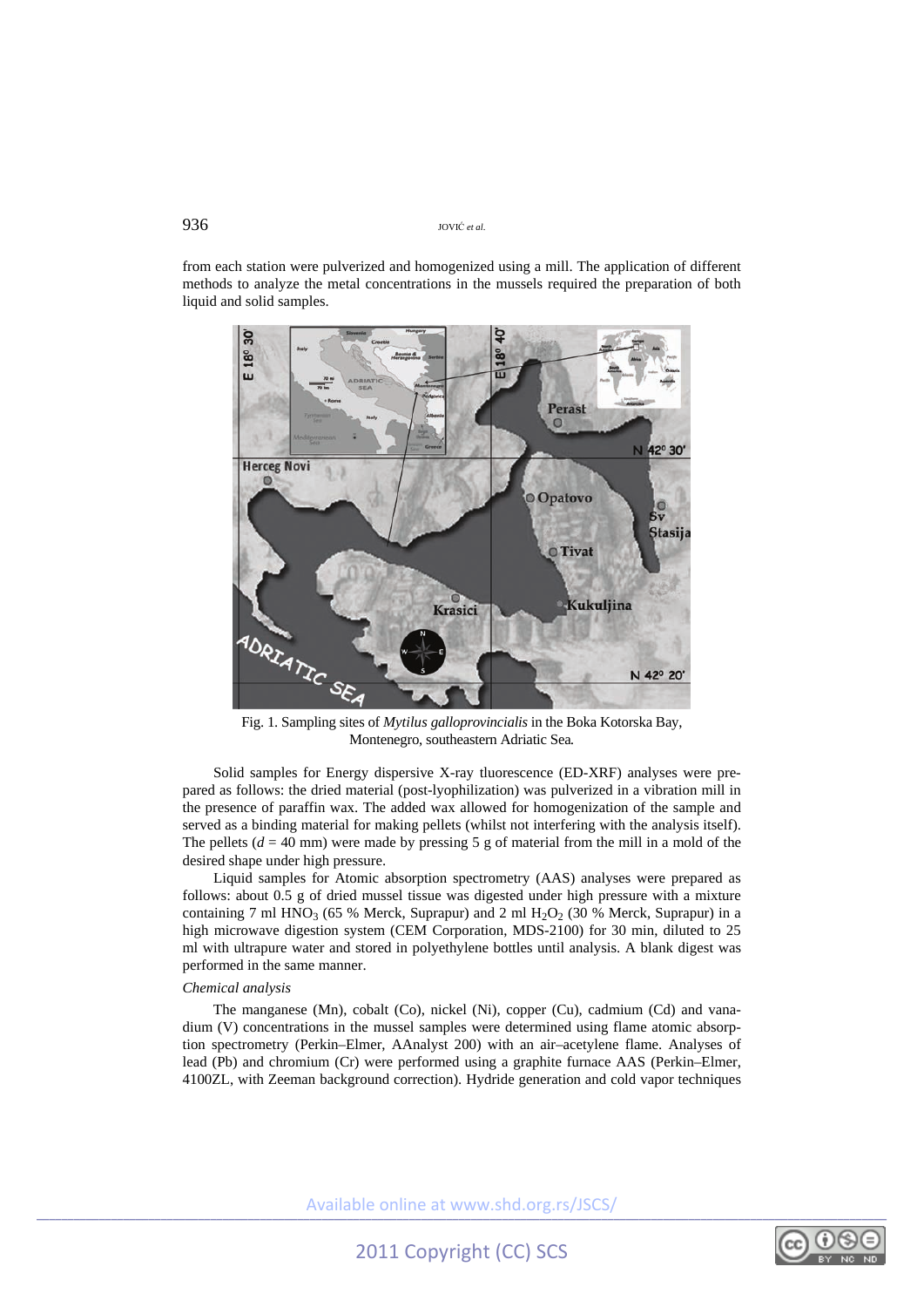were used for the analyses of mercury (Hg) and tin (Sn) (PerkinElmer, AAnalyst 200). The Iron (Fe), zinc (Zn), silicon (Si), phosphorus (P), sulfur (S), chlorides (Cl), potassium (K) and calcium (Ca) concentrations were determined using the energy dispersive X-ray fluorescence method (Oxford, ED 2000).

### RESULTS AND DISCUSSION

For the first time, the concentrations of the investigated elements were measured in the mussel *Mytilus galloprovincialis* at the coastal area of the southeastern Adriatic Sea, Montenegro, using the mussel as a bio-indicator.

The information related to the collected samples and the physical parameters of the sea water at the seven investigated sites are given in Table I. The Perast site had the lowest water temperature (21.3  $^{\circ}$ C) and salinity (30.28 ‰), but the pH value was in the range of the all the other measured pH values, 8.16.

Location Coordinate Depth m Shell length cm Water temperature °C Water oxygen  $mg 1^{-1}$ Water conductivity mS cm<sup>-</sup> Water pH Krasici 42°23'11"N 18°42'10"E 0.5 6.7 26.0 3.08 52.0 8.12 Kukuljina 42°25'34"N 18°42'17"E 0.5 6.5 26.5 2.86 52.9 8.22 Tivat 42°25'45"N 18°41'46"E 0.5 6.3 26.7 3.12 52.3 8.15 Opatovo 42°26'58"N 18°41'09"E 0.5 6.8 26.2 3.20 53.1 8.16 Sv. Stasija 42°28'13"N 18°45'50"E 0.5 7.2 26.5 3.05 47.3 8.08 Perast 42°29'09"N 18°41'55"E 0.5 6.1 21.3 2.94 45.2 8.16 H. Novi 42°26'58"N 18°32'08"E 0.5 7.2 21.7 2.70 53.8 8.19

TABLE I. Information related to the collected sample

Determined mean concentrations (mg  $kg<sup>-1</sup>$  dry weight) of Cr, Mn, Fe, Co, Ni, Cu, Zn, Cd, Hg, Pb, Sn, V, Si, P, S, Cl, K and Ca using *M. galloprovincialis* as a bio-indicator of the pollution of the Boka Kotorska Bay are given in Table II. The values of the *MCLs*<sup>8</sup> (metal contamination levels) for Cr, Ni, Cu, Cd, Pb, Hg and Zn are shown in Table II. These *MCL*s could denote contamination. Recommended values of *MCL*s for the remaining elements do not exist in the literature.

The mean concentrations of investigated elements in the soft tissue of mussels from the Boka Kotorska Bay were:  $0.67$  (Hg),  $0.77$  (V),  $1.64$  (Cr),  $1.76$  (Sn), 2.33 (Cd), 8.00 (Pb), 8.86 (Ni), 9.44 (Cu), 12.60 (Co), 17.69 (Mn), 293 (Zn), 303 (Fe), 3,057 (Ca), 5,714 (P), 7,657 (K), 26,543 (Si), 11,629 (S) and 32,243 (Cl) in mg  $kg^{-1}$  dry weight.

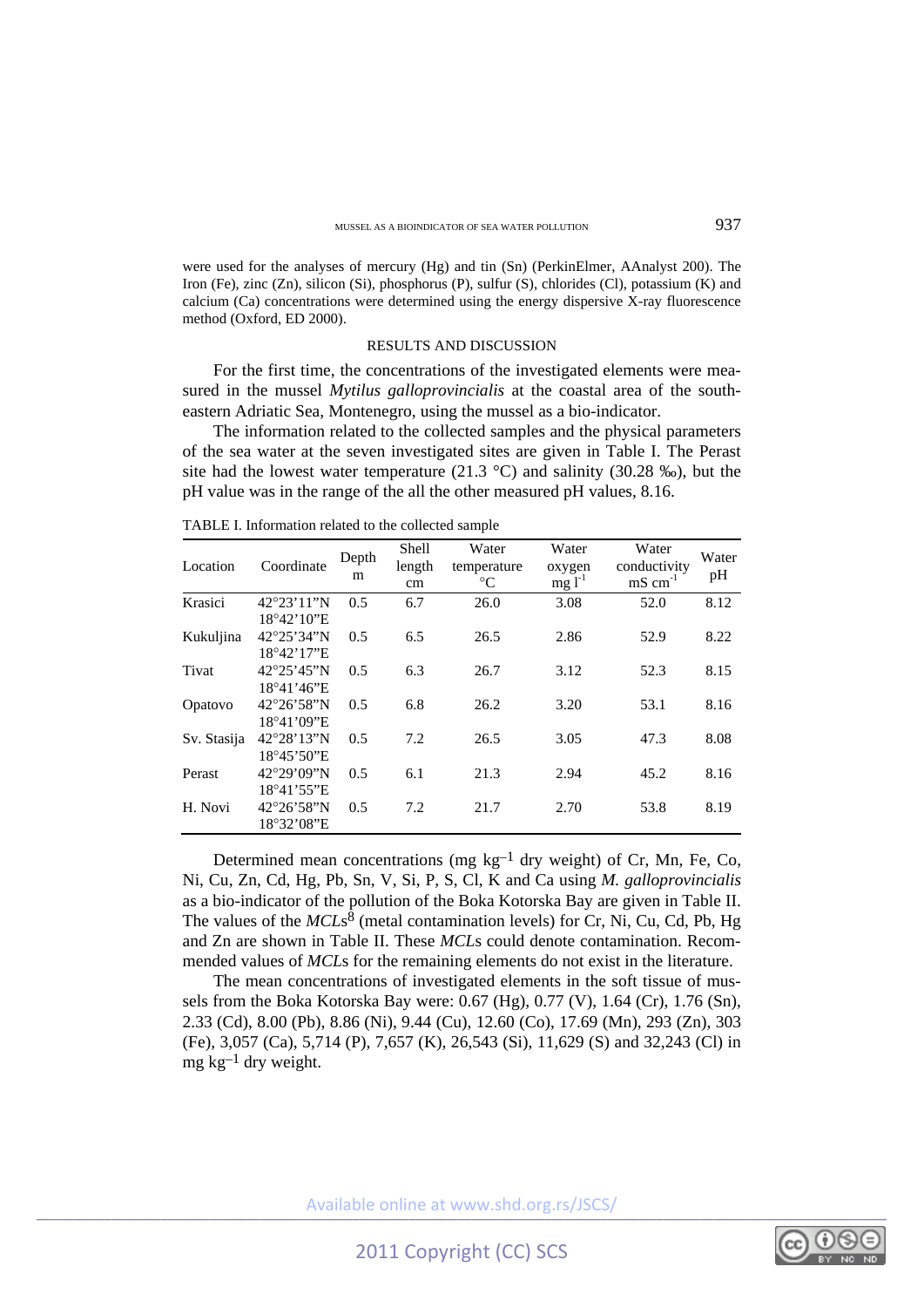| 938 | JOVIC et al. |
|-----|--------------|
|     |              |

TABLE II. Concentration of the elements found in the soft tissues of *M. galloprovincialis* (mg  $kg^{-1}$  dry weight)

| Element       | Location |           |        |         |             |        |         |                          |  |
|---------------|----------|-----------|--------|---------|-------------|--------|---------|--------------------------|--|
|               | Krašići  | Kukuljina | Tivat  | Opatovo | Sv. Stasija | Perast | H. Novi | $MCLs^8$                 |  |
| AAS           |          |           |        |         |             |        |         |                          |  |
| Cr            | 1.30     | 2.20      | 2.40   | 1.75    | 1.62        | 0.74   | 1.45    | 2.5                      |  |
| Mn            | 10.89    | 18.88     | 28.68  | 23.96   | 12.71       | 13.07  | 15.61   |                          |  |
| Co            | 11.71    | 13.17     | 14.63  | 13.25   | 11.90       | 11.71  | 11.85   | $\overline{\phantom{0}}$ |  |
| Ni            | 8.75     | 11.00     | 10.55  | 8.90    | 7.20        | 7.80   | 7.85    | 3.9                      |  |
| Cu            | 13.22    | 7.21      | 15.62  | 10.22   | 6.61        | 7.81   | 5.41    | 10                       |  |
| Cd            | 2.34     | 1.59      | 2.66   | 1.65    | 1.56        | 3.91   | 2.61    | 3.7                      |  |
| Pb            | 8.00     | 5.50      | 14.50  | 9.00    | 6.50        | 7.00   | 5.50    | 3.2                      |  |
| V             | 0.60     | 0.60      | 0.90   | 0.50    | 0.10        | 2.30   | 0.40    | -                        |  |
| Hg            | 0.65     | 0.32      | 0.42   | 1.61    | 0.37        | 0.90   | 0.45    | 0.23                     |  |
| Sn            | 1.80     | 1.70      | 2.60   | 1.50    | 1.40        | 1.80   | 1.50    | $\overline{\phantom{0}}$ |  |
| <b>ED-XRF</b> |          |           |        |         |             |        |         |                          |  |
| Fe            | 250      | 680       | 410    | 250     | 150         | 180    | 200     |                          |  |
| Zn            | 310      | 200       | 570    | 280     | 190         | 220    | 280     | 200                      |  |
| K             | 7,600    | 8,100     | 8,700  | 7,800   | 7,300       | 7,000  | 7,100   | —                        |  |
| Ca            | 2,800    | 2,700     | 5,900  | 2,200   | 1,400       | 1,600  | 4,800   |                          |  |
| Si            | 26,200   | 27,700    | 26,900 | 26,200  | 26,300      | 26,100 | 26,400  | -                        |  |
| P             | 5,700    | 5,400     | 6,500  | 5,400   | 6,300       | 5,600  | 5,100   | —                        |  |
| S             | 12,500   | 11,700    | 14,000 | 11,800  | 10,600      | 9,800  | 11,000  |                          |  |
| Cl            | 37,000   | 32,700    | 43,400 | 37,300  | 22,100      | 22,000 | 31,200  |                          |  |

In relation to the values of *MCL*s for the mean concentrations of Ni, Cu, Cr, Cd, Pb, Hg and Zn (Table II), only the measured Cr levels in investigated mussels from the Boka Kotorska Bay were lower than *MCL* for this element. The higher levels of the other measured elements than the respective *MCL* value in the investigated mussel can also be caused by the bay mineralogy.

The highest concentrations of Cr, Mn, Co, Cu, Zn, Pb, K, Ca, P, S, Cl and Sn were detected in mussels at the Tivat location, as expected. This is the site with most anthropogenic activities, known as an agricultural area with military port, shipyard and airport nearby. Mussels sampled from the Kukuljina site contained the highest levels of Fe, Ni and Si; but the highest Hg level was found at the Opatovo site, while the highest levels of Cd and V were found at the Perast site.

Nickel (Ni) levels determined in *M. galloprovincialis* varied between 7.20–  $-11.00$  mg kg<sup>-1</sup> for all sampling sites; the maximum level was in mussels from the Kukuljina site (11.00 mg  $kg^{-1}$ ) and the minimum value was measured at Sv. Stasija (7.20 mg  $kg^{-1}$ ). In comparison to other literature reports on the Ni content in mussels,  $9-11$  its content in mussels from the Boka Kotorska Bay may be considered as elevated. It is suspected that the elevated levels of Ni are primarily the consequence of human activities in the Bay.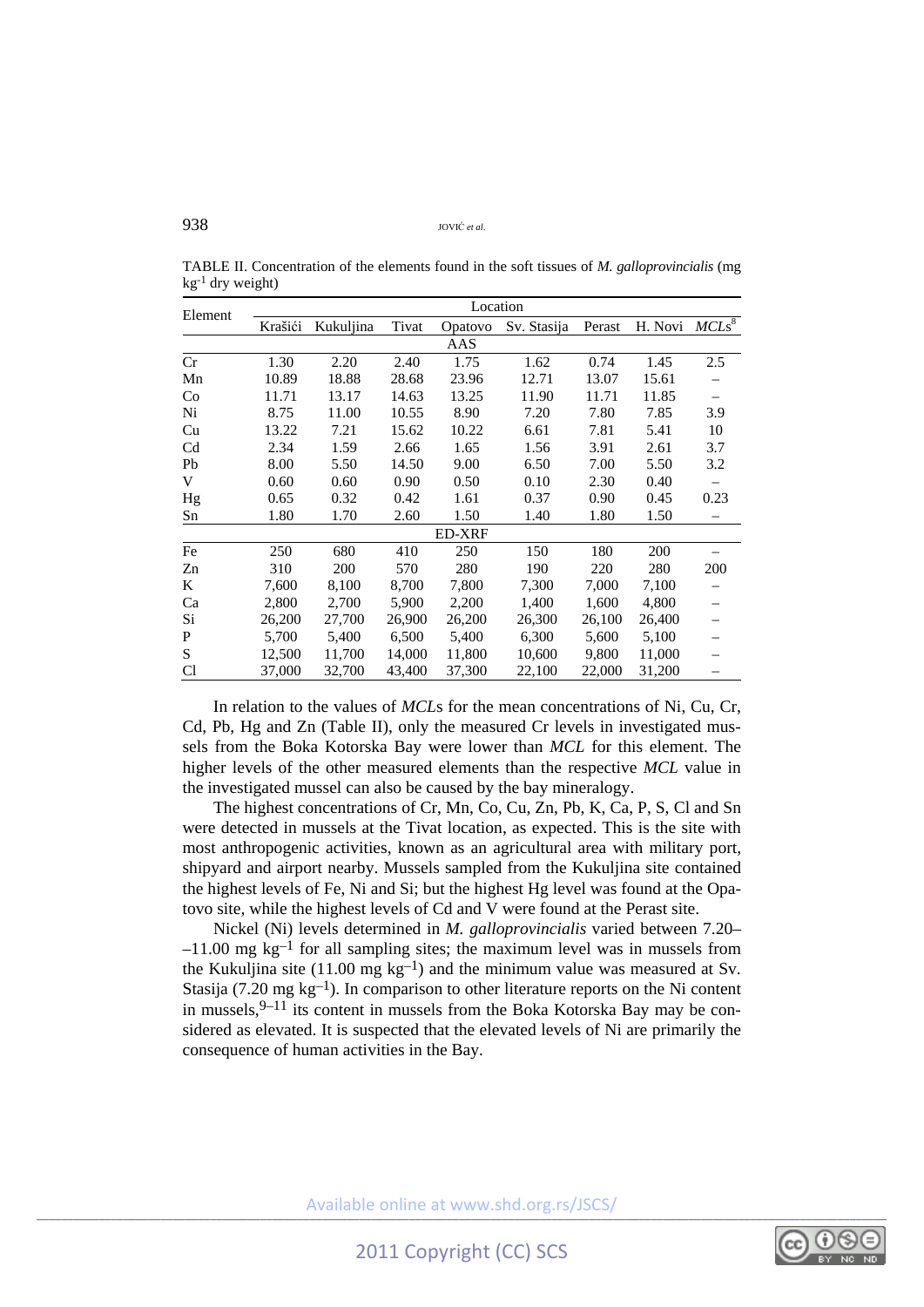The concentration levels of Mn and Cr in the mussels at the seven sites ranged between 10.89–28.68 and 0.74–2.40 mg  $kg^{-1}$ , respectively. The maximum concentrations of manganese and chromium were recorded at the Tivat site. An analysis of the metal content of the Boka Bay sediments prior to its Industrialization period indicated that the sea bed of the Bay is rich in Mn and  $Cr^{12}$ and that their presence in the mussel soft tissue cannot be entirely anthropogenic.

The Cu concentrations ranged from 5.41 to 15.62 mg  $kg^{-1}$ . The maximum Cu level was found in the Tivat and the minimum in the Herceg Novi mussels. Copper is an essential trace element required by all forms of life. In comparison to other literature reports on the Cu content in mussels, Table III, the Cu levels found in the present study were lower than the literature data.

TABLE III. A comparison of the metal and non-metal concentrations in *M. galloprovincialis* found for this study with literature data from other sea world regions (mg kg-1 dry weight)

| Ele-<br>ment   | $Croatia^{27}$           |                          | Italy <sup>10</sup> Slovenia <sup>28</sup> |                                  | Turkey <sup>9</sup> Morocco <sup>29</sup> Spain <sup>30</sup> |                          | Span <sup>31</sup>       | This study                  |
|----------------|--------------------------|--------------------------|--------------------------------------------|----------------------------------|---------------------------------------------------------------|--------------------------|--------------------------|-----------------------------|
| Cu             |                          | 3.7-11.1 17.9-156 6.5-49 |                                            | $90 - 260$                       | $4.1 - 43.1$                                                  | $4.42-$<br>9.65          |                          | $6.8 - 29.9$ $5.41 - 15.62$ |
| Si             |                          |                          |                                            |                                  |                                                               |                          |                          | $26,100-$<br>27,700         |
| C <sub>d</sub> |                          |                          | $0.6 - 1.0$ $0.44 - 1.09$                  | $2 - 4$                          | 2.12-34.71                                                    | $0.36-$<br>2.84          | $0.2 - 0.77$             | $1.56 - 3.91$               |
| Cr             | $1 - 2.9$                |                          | $2.7 - 10.3$                               | $1 - 3$                          | $1.9 - 28.9$                                                  | $\bar{ }$                | $2.2 - 45.7$             | $0.74 - 2.40$               |
| P              |                          |                          |                                            |                                  |                                                               |                          |                          | 5,100-6,500                 |
| Fe             |                          |                          |                                            | 53.4–719 45.1–754 1,150–4,030    | $\equiv$                                                      | $\qquad \qquad -$        | 174-715                  | 150-680                     |
| Ni             | $0.8 - 5$                | $1.3 - 7.6$              | $2.8 - 8.0$                                | $1 - 6$                          | $11.7 - 31.7$                                                 | $\qquad \qquad -$        | $0.85 - 19$              | $7.20 - 11.00$              |
| S              |                          |                          |                                            |                                  |                                                               |                          |                          | $9,800 -$<br>14,000         |
| Co             |                          |                          | $0.31 - 2.09$                              |                                  |                                                               |                          | $0.45-$<br>2.69          | $11.71 - 14.63$             |
| Pb             | $2 - 7$                  |                          | $2.0 - 9.0$ $0.79 - 11.5$                  | $5 - 21$                         | $0.1 - 26.45$                                                 | $0.52 -$<br>8.22         | $0.3 - 6.1$              | $5.50 - 14.50$              |
| Sn             | $\qquad \qquad -$        | $0.6 - 3.9$              |                                            |                                  |                                                               | $\overline{\phantom{0}}$ | $6.7 - 21$               | $1.40 - 2.60$               |
| V              | $\overline{\phantom{0}}$ |                          |                                            |                                  |                                                               | $\equiv$                 |                          | $0.10 - 2.30$               |
| K              | $\overline{\phantom{0}}$ | $\overline{\phantom{0}}$ |                                            | 4,230-7,960                      |                                                               | $-$                      | $\overline{\phantom{0}}$ | 7,000-8,700                 |
| Ca             |                          |                          |                                            | $6,960-$                         | $\qquad \qquad -$                                             | $\overline{\phantom{0}}$ | $\overline{\phantom{0}}$ | 1,400-5,900                 |
|                |                          |                          |                                            | 20,400                           |                                                               |                          |                          |                             |
| C <sub>1</sub> |                          |                          |                                            |                                  |                                                               |                          |                          | $22,000-$                   |
|                |                          |                          |                                            |                                  |                                                               |                          |                          | 43,400                      |
| Zn             |                          |                          |                                            | 59.1-273 60.9-189 73-249 180-630 | $107.4-$                                                      |                          | 134-462 85-447           | 190-570                     |
|                |                          |                          |                                            |                                  | 365.7                                                         |                          |                          |                             |
| Hg             |                          | < 0.5                    |                                            |                                  | $0.01 - 2.31$                                                 | $0.08 -$<br>0.88         | $0.1 - 0.63$             | $0.32 - 1.61$               |
| Mn             | $2 - 13$                 |                          | 72.9-83.1 9.6-29.8                         | $41 - 59$                        | $7.2 - 27.5$                                                  | $\sim$                   |                          | 4.3-15.8 10.89-28.68        |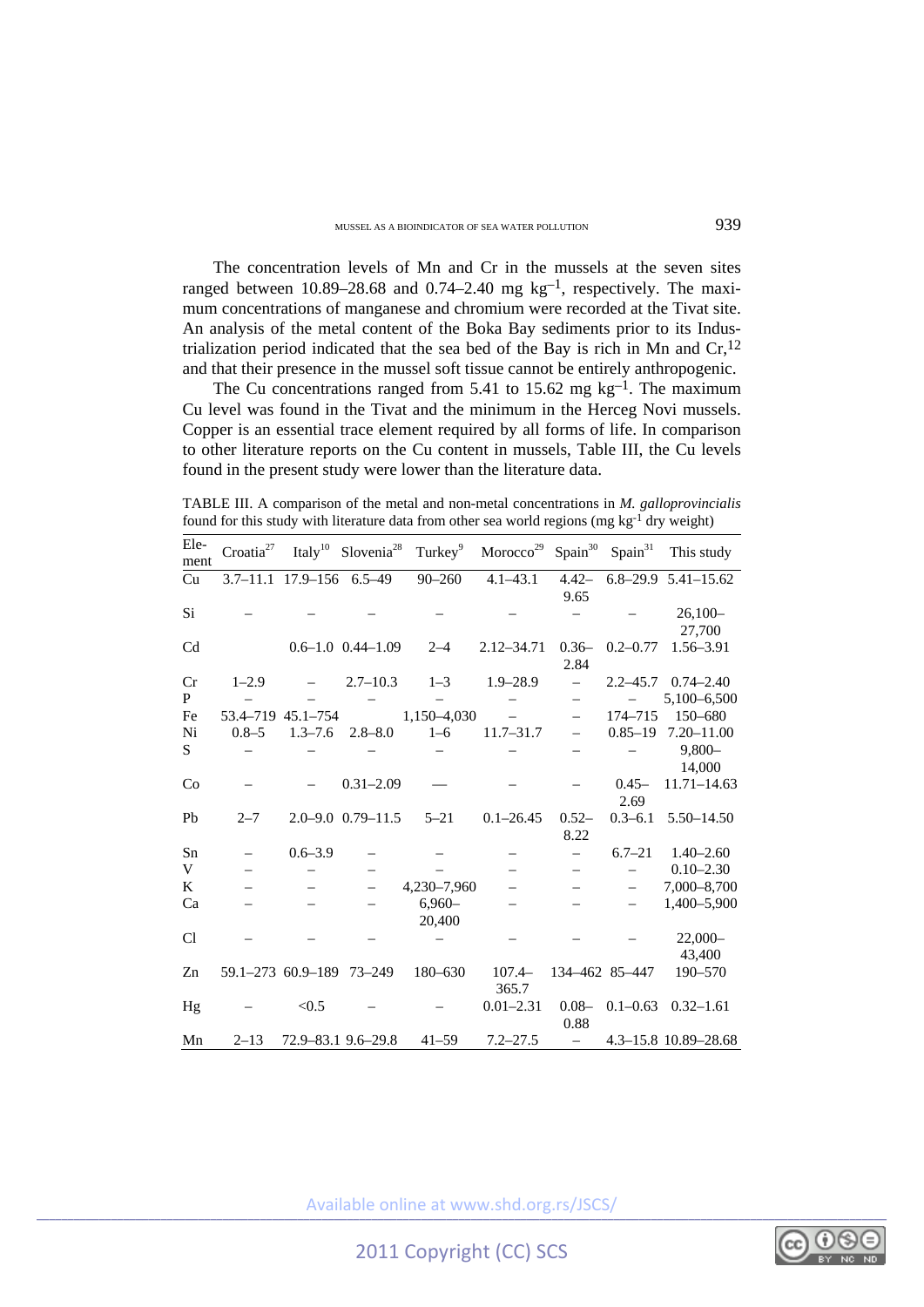Cobalt is a relatively rare element, present at 0.0025% w/v in the Earth's crust and  $4\times10^{-8}$  % (w/v) in seawater. It is usually found in Ni, Ag, Pb, Cu and Fe ores.13 The cobalt levels found in the mussel soft tissue were in the range 11.71–14.63 mg kg<sup>-1</sup>; the maximum found level was at the Tivat (14.63 mg kg<sup>-1</sup>) and the minimum at the Perast and Krasici sampling sites  $(11.71 \text{ mg kg}^{-1})$ . The relatively high levels of Co in the Boka Bay samples may be explained by its use as an alloying ingredient together with nickel, chromium, molybdenum and other elements. It is an important constituent of magnets and batteries, and is also used as a pigment for glass, ceramics and paints. Additionally, it can be used as a paint drier and as a catalyst in the petroleum and chemical industries. Many fertilizers are enriched with cobalt in order to amend agricultural soils that are cobaltdeficient. It can be claimed that the Co pollution of the Boka Bay is of anthropogenic nature, especially in the Tivat area, known as an agricultural area.

The non-essential metals Cd, Pb and Hg are toxic at relatively low concentrations.14 Human activities and industrial processes lead to an increase of these metals in the environment and changes in their levels are good indicators of increased anthropogenic impact.14,15

Mussels can accumulate cadmium in their tissues at levels up to 100,000 times higher than the levels observed in the water in which they live.<sup>14</sup> Cd concentrations in *M. galloprovincialis* from this coastal area were in the range of 1.56–3.91 mg kg–1. Cd occurs naturally in ores together with Zn, Cu and Pb. Cd compounds are used as stabilizers in PVC products, pigments and in nickel–cadmium batteries. The cadmium sources in the investigated mussel samples most likely originate from pigments in paints for ships and phosphate fertilizers, since the highest Cd concentrations were found at locations with a port (Perast, Tivat and H. Novi) and at the Tivat location, known for its high usage of phosphate fertilizers.

Elevated levels of lead were detected in port towns with a high volume of marine and inland traffic. Pb levels ranged from 5.50 to 14.50 mg  $kg<sup>-1</sup>$ , the maximum level having been found in Tivat. Lead is known to accumulate in the environment and is dispersed due to anthropogenic activities. Hence, it comes as no surprise that highest Pb concentrations were found in mussels sampled from the Tivat location, the site with most anthropogenic activities.

Mercury is the most toxic of the heavy metals, especially in its organic form. It dramatically impedes bivalve growth. A significant amount of mercury introduced into coastal waters precipitates due to the very low solubility of its resulting compounds, and it is retained in sediments of the coastal area. Due to biological activity, inorganic mercury may be converted to methyl mercury and released into the water, where it becomes available to marine organisms.16 Marine organisms accumulate mercury both by ingestion of contaminated food and by direct adsorption from the water.16 Levels of Hg for the seven sites were in the

$$
\bigodot_{\text{EY} \text{ NQ} \text{ RQ}}
$$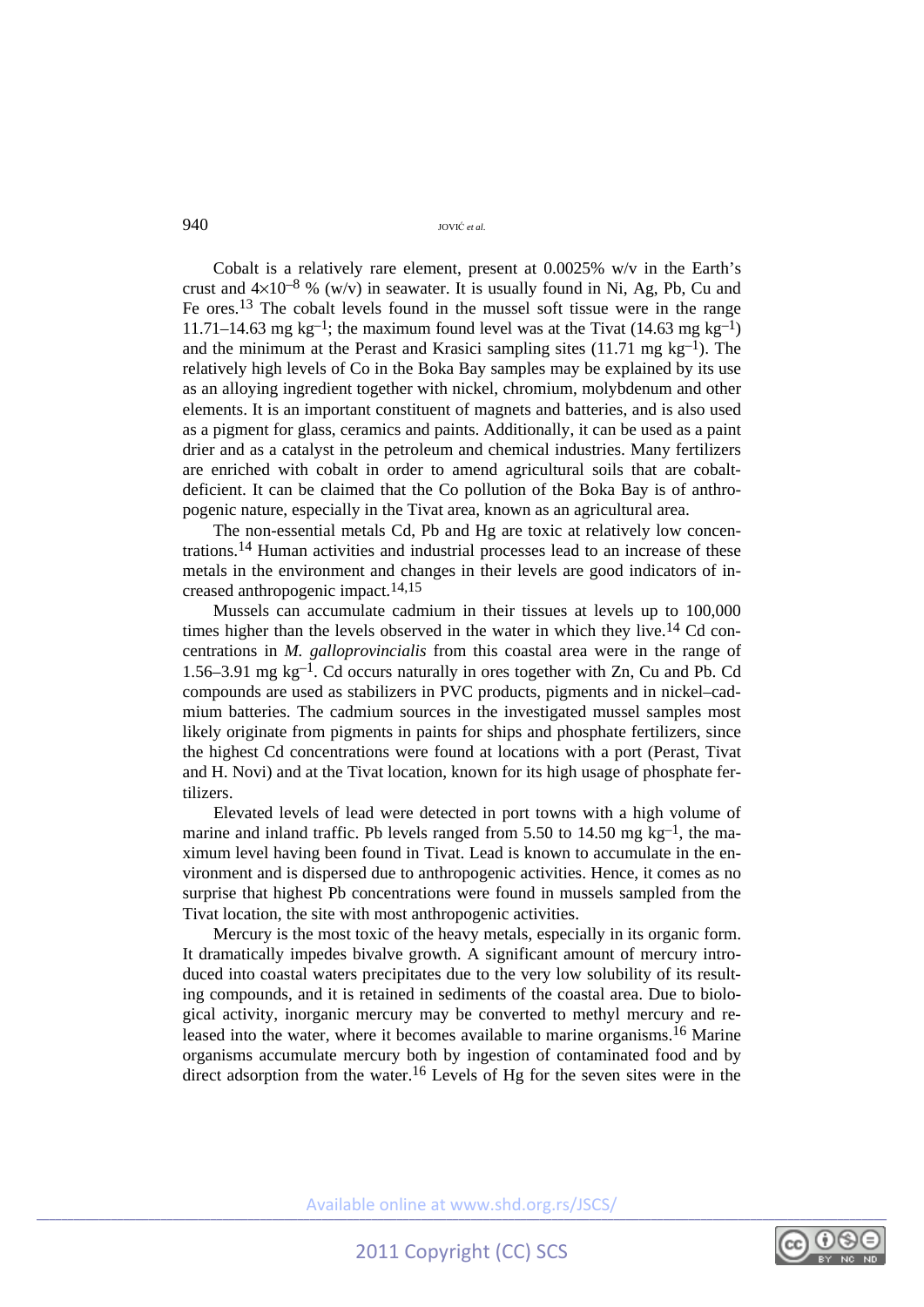0.32–1.61 mg  $kg^{-1}$  range. The maximum Hg level was found at the Opatovo and the minimum value at the Kukuljina site. Such high levels of mercury can indeed be somewhat ascribed to anthropogenic factors, but is important to emphasize that the Mediterranean is extremely rich in Hg; its basin containing about 65 % of the total world Hg mineral resources.<sup>17,18</sup> Hence, naturally occurring mercury levels are significant and might in the case of the Boka Bay outweigh anthropogenic factors.

The maximum concentration of tin was found at the Tivat site (2.60 mg kg<sup>-1</sup>). while the minimum value was found at the Sv. Stasija site  $(1.40 \text{ mg kg}^{-1})$ . Tin may be released into the environment from natural (component of many soils) and anthropogenic (agricultural activities, gases, dusts and fumes containing tin may be released from smelting and refining processes, industrial uses of tin, waste incineration, and burning of fossil fuels) sources. There is no evidence that tin is essential for organisms and, in general, tin-containing compounds are mainly released into the environment from anthropogenic sources. Most of the tin found in a marine environment comes from boat paints containing tributyltin – TBT,19 which could explain the high Sn content in the mussels sampled at the Tivat location.

Vanadium concentrations were in the  $0.10-2.30$  mg kg<sup>-1</sup> range. The maximum value of V was found in Perast  $(2.30 \text{ mg kg}^{-1})$ , while the minimum value was measured at the Sv. Stasija site  $(0.10 \text{ mg kg}^{-1})$ . As there is no naturally occurring free vanadium, this metal occurs in seawater either by its absorption from the atmosphere or by dissolution of sediment as it is found to be a component of some minerals. Industrially, vanadium is mostly used as an additive in the steel industry and in petrochemical products. It is an essential element for marine organisms and its concentration found in mussels was a thousand times higher than in seawater.<sup>20</sup>

Elements such as Fe, Zn, K, Ca, Si, P, S and Cl were determined using the ED–XRF technique for two reasons: all of the elements analyzed were present in very high concentrations, and P, S and Cl are non-metals which cannot be determined by AAS.

The iron concentrations were in the  $150-680$  mg kg<sup>-1</sup> range. The maximum concentration of Fe was found at Kukuljina (680 mg  $kg^{-1}$ ) while the minimum value was found at Sv. Stasija (150 mg  $kg^{-1}$ ). Iron is an essential trace element required by all forms of life. In comparison with literature data, it is clear that the measured Fe concentrations were lower than in other examined areas, Table III, indicating that there is no major pollution caused by this element in Boka Kotorska Bay.

The concentrations of zinc ranged from 190–570 mg  $kg^{-1}$ . The maximum value of Zn was found at Tivat (570 mg  $kg^{-1}$ ), while the minimum value was found at Sv. Stasija (190 mg kg–1). Zinc is an essential element and its *in vivo*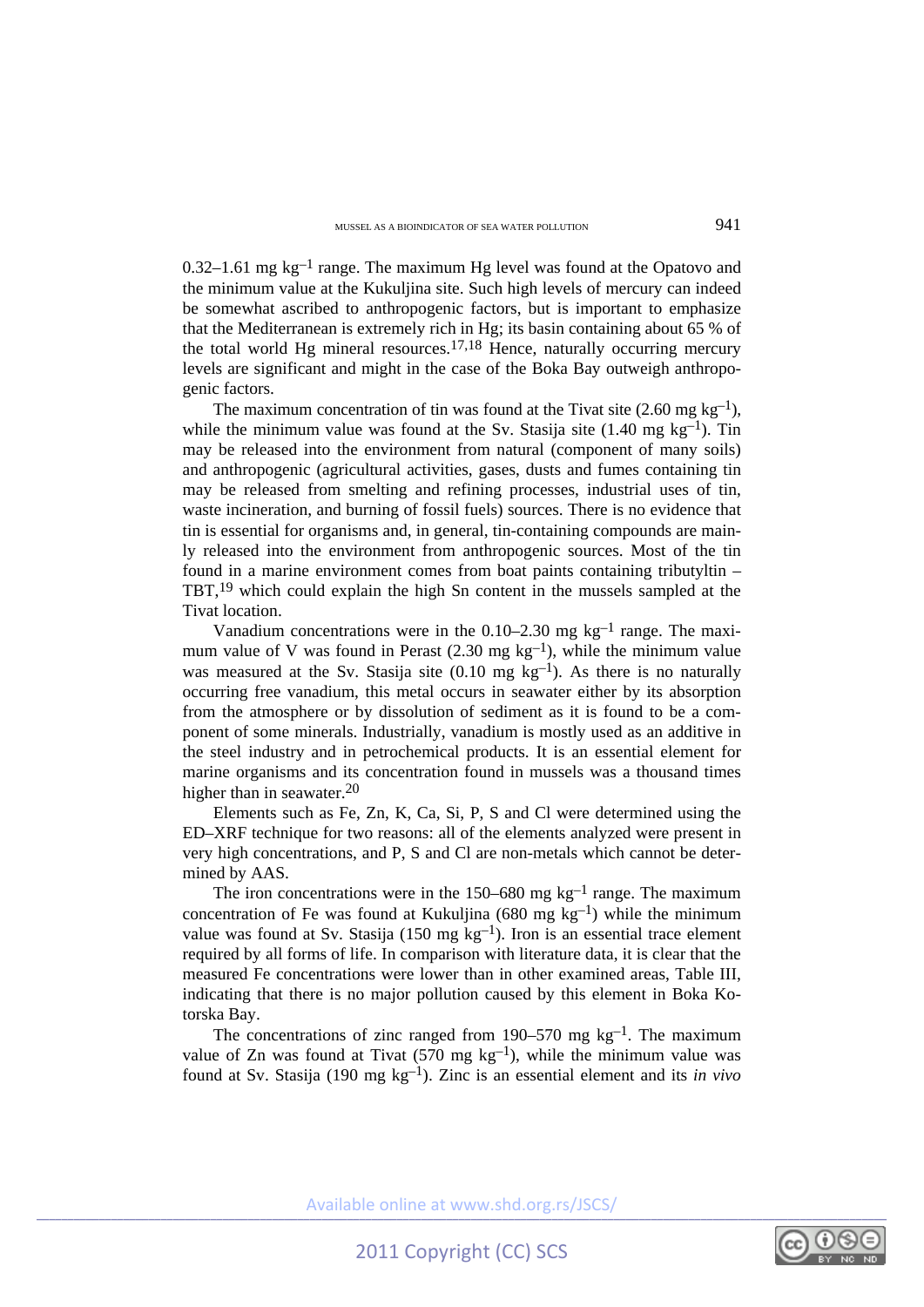levels are regulated by most organisms.21 Zinc is not biomagnified. The absorption of zinc by aquatic organisms tends to be from water rather than food.22 Only dissolved zinc tends to be bioavailable and the bioavailability depends on the physical and chemical characteristics of the marine environment, such as: pH, dissolved organics, water hardness, competing ions, soluble ligands and biological processes.23 The increased concentrations of Zn in the investigated samples compared to other regions, Table III, could be explained by fact that Zn is used as a dietary supplement, as well as in the chemical industry and all industries located along the coastal area of the Bay.<sup>23</sup>

The concentrations of Si, K, P and S do not vary much amongst the investigated locations, which may indicate common local inputs and similar dispersion processes in the study area, with the exception of Ca and Cl. The concentrations of these two elements are also main factors of seawater salinity, which is obviously related to Perast and St. Stasija, Tables I and II. Simultaneously it can be noticed that the concentrations of all the investigated elements in mussels were generally lower from the sites Sv. Stasija and Perast, except some elements such as Cr (Sv. Stasija) and V (Perast). It could be concluded that salinity has high impact on metal accumulation in mussels. Some elements (Cu, Cd, Pb, V and Hg) were present at lower levels in the mussel from H. Novi (salinity at H. Novi was higher compared to Perast) than in mussel from Perast, but it could be explained by the mixing of bay water with open-sea water at the mouth of the Bay.

The silicon concentrations were in the range  $26,100-27,700$  mg kg<sup>-1</sup>. Silicon constitutes 25.7 % of the Earth's crust by weight and is the second most abundant element. It is found largely in the form of silicon oxides such as sand (silica), quartz, rock crystal, amethyst, jasper and opal. Si is the main constituent of clay,20 and clay is being the main constituent of the Bay bottom. As in the case of Mn and Cr, it can be concluded that Si is naturally present in the seawater and mussels of the Bay, explaining its similar and increased level.

The maximum value of P was found at Tivat  $(6,500 \text{ mg kg}^{-1})$ , while the minimum value was found in H. Novi  $(5,100 \text{ mg kg}^{-1})$ . Phosphorus is a natural and anthropogenic component of an aquatic environment.<sup>24</sup> The most important anthropogenic inputs of this element in the Boka Kotorska Bay ecosystem are through the use of fertilizers and detergents.

Chlorides are the most common component of sea water, together with Na, Mg and  $SO_4$ , it makes up almost 97 % of the concentrations of all ions.<sup>25</sup> After them, K and Ca are the most common and it is not surprising that the largest concentrations of these three elements, Cl, K and Ca, were found in the samples: Cl (22,000–43,400 mg kg<sup>-1</sup>), K (7,000–8,700 mg kg<sup>-1</sup>) and Ca (1,400–5,900 mg  $kg^{-1}$ ). Anthropogenic input of these three elements is possible because they are used in many processes and products. Chlorine is used in the production of drinking water, in the production of paper products, textiles, petroleum products, me-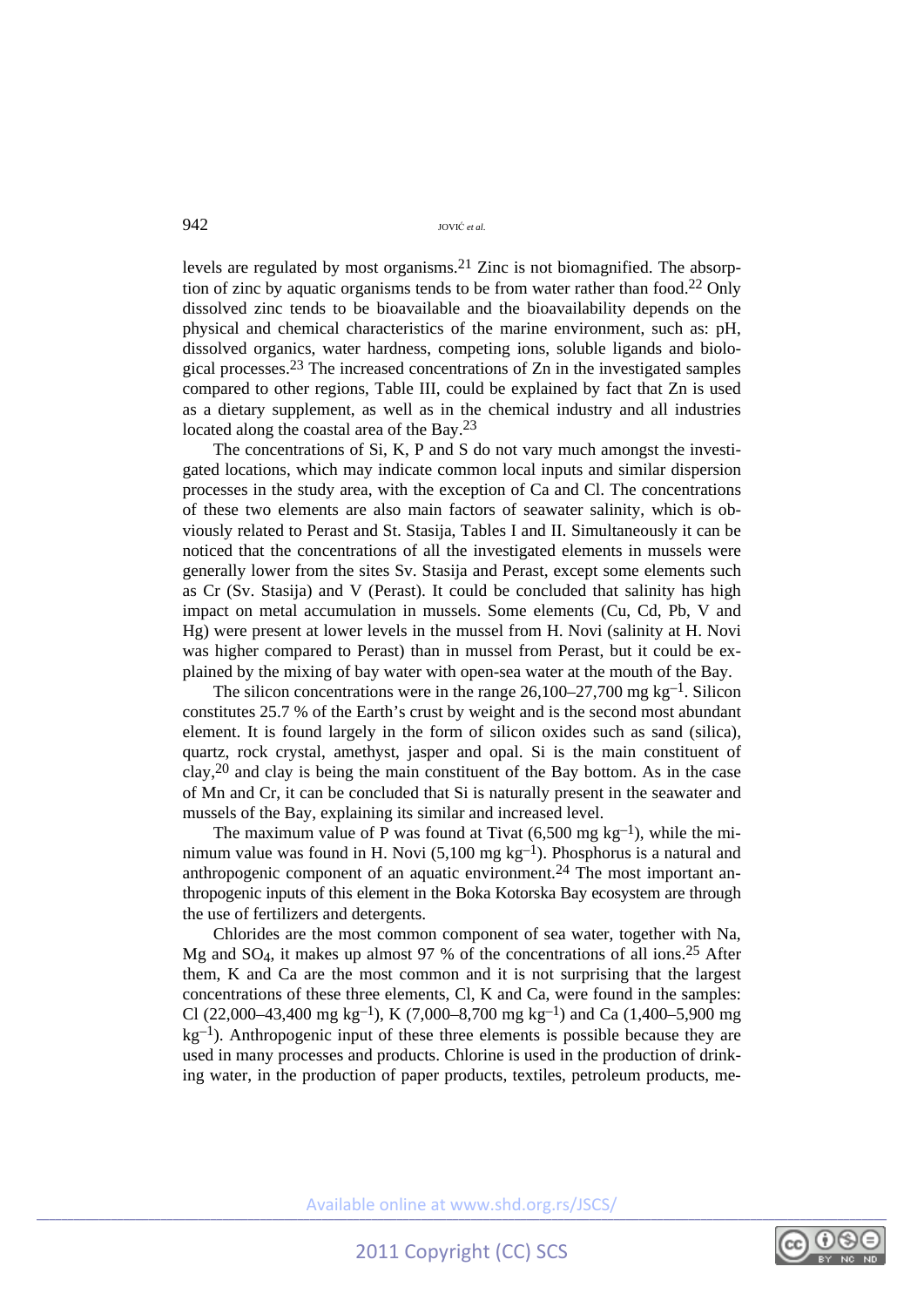dicines, insecticides, solvents, paints and plastics; K is used in the preparation of potassium phosphates for liquid detergents and fertilizers; while Ca is commonly used in cement factories.20

The concentrations of sulfur (S) ranged from  $9,800-14,000$  mg kg<sup>-1</sup>. Sulfur is a natural and anthropogenic component of an aquatic environment. Natural sulfur is primarily derived from the dissolution of dead marine organisms, plants and animals. The formation of sulfur intermediates in marine sediments principally occurs through the oxidation of sulfide produced during bacterial sulfate reduction.26 The most important anthropogenic input of this element to a marine ecosystem is through the use of fuel oil and its presence in fungicides.20 This was confirmed by the highest concentration of S obtained for mussels sampled at Tivat  $(14,000 \text{ mg kg}^{-1})$ , already mentioned as location with the greatest number of possible pollution sources.

Literature data and data from this study are given in Table III to compare element concentration levels in the *M. galloprovincialis*.

The sampled mussels are compared with the available literature data of other areas of the Adriatic Sea, (Italy, Croatia and Slovenia),10,27,28 and of other Mediterranean areas.<sup>9,29–31</sup> From Table III, it can be concluded that the heavy metal concentrations of Cd, Pb, Ni, Hg, Co and Zn are generally higher in the Boka Kotorska Bay than in mussels from other parts of the Adriatic (Italy, Croatia and Slovenia). However, this is not case when the levels of these metal are compared with most industrialized and developed areas in the Mediterranean area (Spain, Turkey and Morocco)9,29–31 In this case, the concentrations of Cd, Pb, Hg and Ni in the mussels from the bay are generally lower, Table III.

Of all seven investigated locations, the mussel sampled at the Tivat site had the highest levels of heavy and other metals, suggesting that the highest seawater pollution is at this site in Boka Kotorska Bay. The total quantity of wastewater delivered into the sea at the Tivat location is second, compared to Herceg Novi, indicating that other pollution sources play a role in the case of Tivat: the proximity of the airport, a military harbor, shipyards, oil tankers and a high usage of agricultural fertilizers in the hinterland of Tivat. Nevertheless, the hydrological positions of Tivat and Herceg Novi in the Bay cannot be disregarded: Herceg Novi is located nearer to the entrance of the bay, experiencing higher seawater flux and water exchange with the open sea in comparison to Tivat.

# **CONCLUSIONS**

More intensive mussel cultivation in the Boka Kotorska Bay, their increasing consumption, and the possibility of their export to other countries imposes the need for regular monitoring of seasonal and annual trends of metal concentrations in the mussels of the Bay, to assess the environmental quality of this marine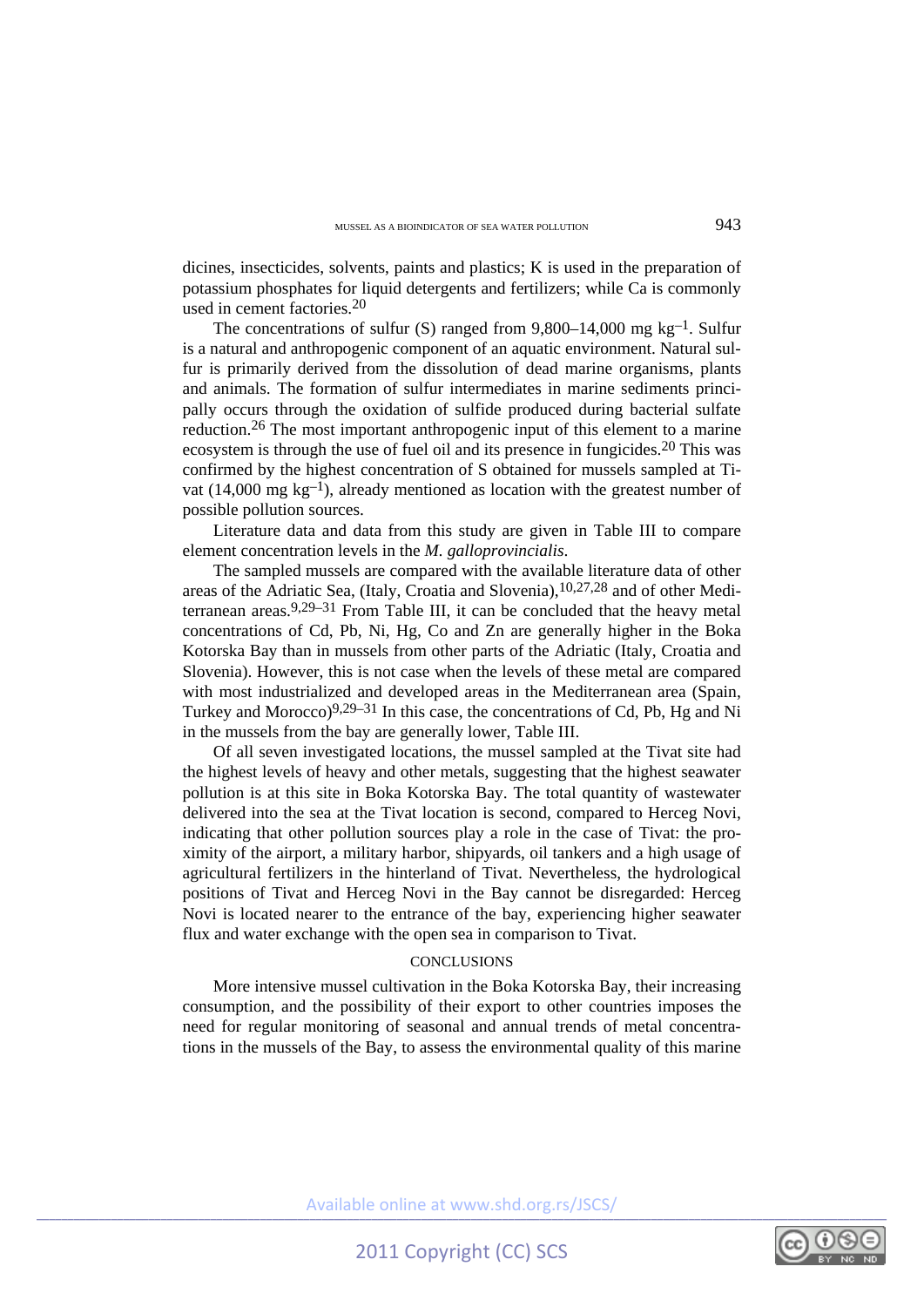ecosystem as the determined concentrations of Ni, Cu, Cd, Pb, Hg and Zn were higher than the corresponding *MCL* value.

It was found that of all of the investigated locations in the Boka Kotorska Bay, the mussels sampled at the Tivat location contained the highest levels of toxic metals, primarily due to anthropogenic activities.

The results of this investigation, *i.e.*, the determination of the concentrations of metal and non-metal elements in mussels, indicate that the degree of pollution of the Boka Kotorska Bay, which is influenced by anthropogenic activities, is comparable to other marine environments. A comparison of the concentrations of the investigated elements found in mussels from the Boka Kotorska Bay to the other areas of the Adriatic Sea show that the levels Zn and Co, and also of the heavy metals Ni, Pb, Cd and Hg in the Boka Kotorska Bay are generally higher. Additionally, it was found that the concentrations of a few very toxic elements, Cd, Pb, Hg and Ni, were generally lower compared to those determined in mussels sampled from other Mediterranean regions.

*Mytilus galloprovincialis* as a bio-indicator of metal pollution has and can continue to provide information about water quality not only in the Boka Kotorska Bay, but also along the whole coast of Montenegro on the southeastern Adriatic Sea.

*Acknowledgement.* This research was financed by the Ministry of Education and Science of the Republic of Serbia, Contract No. III 43009 and EAR, Contract No. 04SER02/05/007.

#### ИЗВОД

#### ДАГЊЕ КАО БИОИНДИКАТОР КВАЛИТЕТА МОРСКЕ ВОДЕ ПРИОБАЉА БОКОКОТОРСКОГ ЗАЛИВА (ЦРНА ГОРА)

#### МИХАЈЛО ЈОВИЋ<sup>1</sup>, АНА СТАНКОВИЋ<sup>1</sup>, ЛАТИНКА СЛАВКОВИЋ-БЕСКОСКИ<sup>2</sup>, ИЛИЈА ТОМИЋ<sup>3</sup>, SANDRO DEGETTO<sup>4</sup> и СЛАВКА СТАНКОВИЋ<sup>1</sup>

 $^1$ Технолошко–меіūалуршки факуліūеіū, Универзиū́іеūī у Бео $\tilde{\imath}$ раду, Бео $\tilde{\imath}$ рад,  $^2$ Инсіū́ишуūī за нуклеарне науке Винча, Универзи<del>йей у Београду, Београд, <sup>3</sup>Инсииийуй за хемију, йехнологију и мейалургију, Универзийей у</del> *Beogradu, Beograd i 4 ICIS-CNR, Envinronmental lab, Padova, Italy*

Медитеранска плава шкољка *Mytilus galloprovincialis* (дагња) је коришћена као индикатор нивоа загађења Бококоторског залива, Црногорско приморје – југоисточни Јадран. Све већа урбанизација и индустријализација, лош канализациони систем, све интензивнији поморски и копнени саобраћај, слабо струјање и мала циркулација воде, доводе до све већег загађења овог залива. Како су тешки метали веома токсични и не подлежу лако биодеградацији, резултати овог истраживања нуде вредне информације о загађењу металима и неметалима приобаља Бококоторског залива коришћењем дагњи. Концентрације елемената у дагњама узоркованих у току јесени 2007 године одређиване су применом атомске апсорпционе спектоскопије (ААS) за Cr, Mn, Co, Ni, Cu, Cd, Hg, Pb, Sn i V, а енергетски дисперзивна рендгенска флуоресцентна анализа (ED-XRF) за одређивање Fe, Zn, Si, P, S, Cl, K i Ca. ЕD-XRF је коришћена да би се одредио ниво неметала и елемената присутних у високим концентрацијама. Поредићи резултате овог истраживања са већ публикованим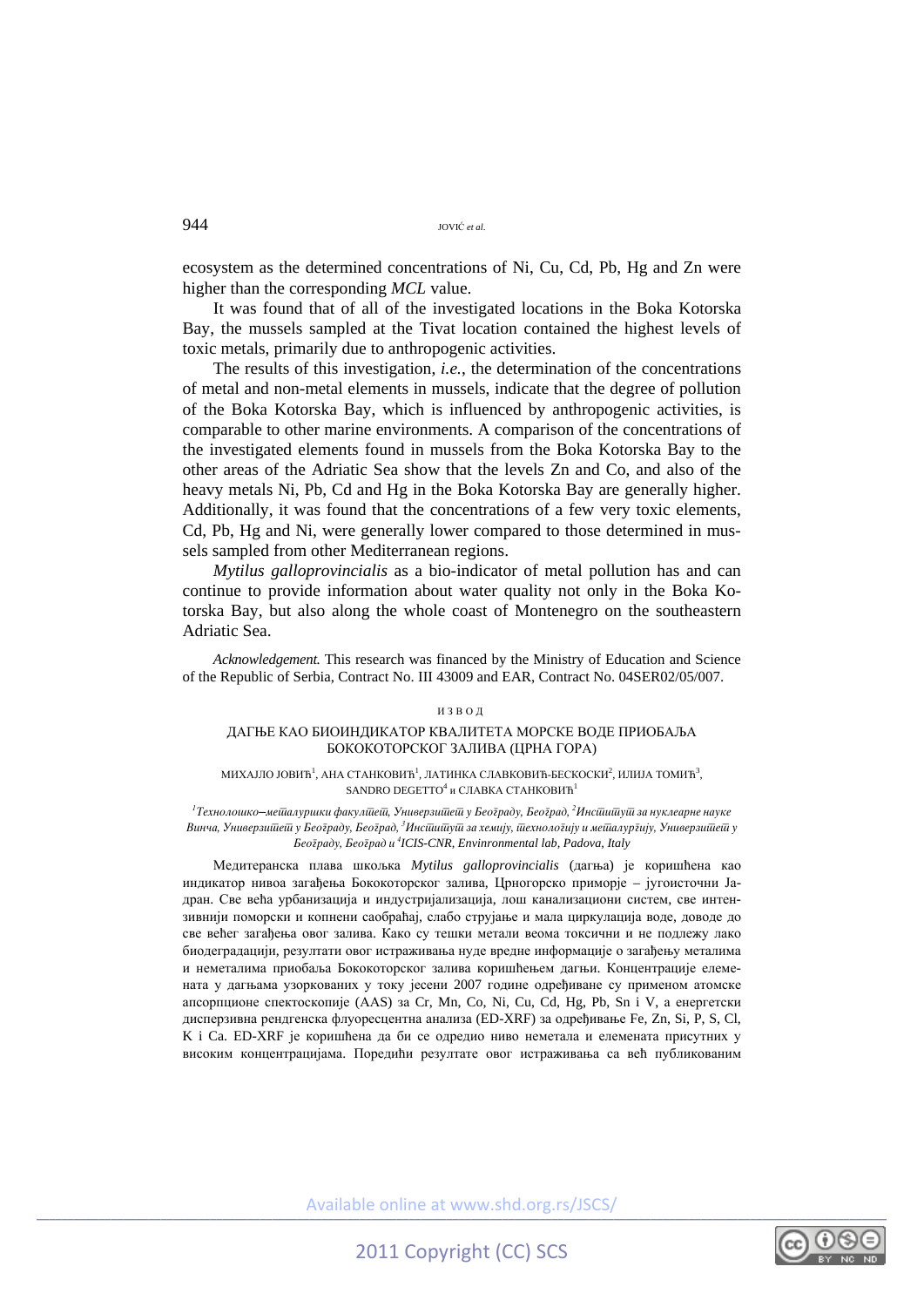радовима из других региона, дагње узорковане у Бококоторском заливу су показале умерен ниво загађења.

(Примљено 7., ревидирано 27. Октобра 2010)

### **REFERENCES**

- 1. Government of Montenegro, *Spatial Plan of Montenegro Until 2020*, http://www.gov.me/ /files/1216637502.pdf (last accessed: September, 2010)
- 2. A. Ikem, N. O. Egiebor, *J. Food Compos. Anal.* **18** (2005) 771
- 3. J. Morillo, J. Usero, I. Gracia, *Chemosphere* **58** (2005) 1421
- 4. F. Regoli, Arch. Environ. Contam. Toxicol. **34** (1998) 48
- 5. R. T. Angelo, M. S. Cringan, D. L. Chamberlain, A. J. Stahl, S. G. Haslouer, C. A. Goodrich, *Sci. Total Environ.* **384** (2007) 467
- 6. M. Roméo, C. Frasila, M. G. Barelli, G. Damiens, D. Micu, G. Mustata, *Water Res.* **39**  (2005) 596
- 7. U. Sunlu, *Environ. Monit. Assess.* **114** (2006) 273
- 8. A.Y. Cantillo, *Mar. Pollut. Bull.* **36** (1998) 712
- 9. U. Çevik, N. Damla, A. I. Kobya, V. N. Bulut, C. Duran, G. Dalgic, R. Bozaci, *J. Hazard. Mater.* **160** (2008) 396
- 10. D. Desideri, M. A. Meli, C. Roselli, L. Feduzi, *J. Radioanal. Nucl. Chem.* **279** (2009) 591
- 11. P. Szefer, B. S. Kim, C. K. Kim, E. H. Kim, C. B. Lee, *Environ. Pollut.* **129** (2004) 209
- 12. S. Degetto, C. Cantaluppi, D. Desideri, M. Schinitu, S. Stankovic, Z. Kljajic, in *Proceeding of 7th Int. Conf. Methods and Applications of Radioanalytical Chemistry – MARC VII*, 2006, Kailua-Kona, Hawaii, USA, 2006, p. 83
- 13. J. Nechev, K. Stefanov, D. Nedelcheva, S. Popov, *Comp. Biochem. Physiol. B* **146** (2007) 568
- 14. S. T. Culha, M. Y. Celik, M. Culha, I. Karayucel, A. Gundogdu, *J. Anim. Vet. Adv.* **7**  (2008) 1618
- 15. F. X. Han, A. Banin, Y. Su, D. L. Monts, M. J. Plodinec, W. L. Kingery, G. E. Triplett, *Naturwissenschaften* **89** (2002) 497
- 16. N. Odzak, T. Zvonaric, Z. Kljakovic Gaspic, M. Horvat, A. Baric, *Sci. Total Environ.* **261** (2000) 61
- 17. S. R. Aston, S. W. Fowler, *Sci. Total Environ.* **43** (1985) 13
- 18. R. Bargagli, R. Ferrara, B. E. Maserti, *Sci. Total Environ.* **72** (1988) 123
- 19. International Programme on Chemical Safety INCHEM, *Tin and inorganic tin compounds*, http://www.inchem.org/documents/cicads/cicads/cicad65.htm (last accessed: September, 2010)
- 20. *Web Elements: the periodic table on the web*, http://www.webelements.com (last accessed: September, 2010)
- 21. D. G. Heijerick, C. R. Janssen, C. Karlen, I. O. Wallinder, C. Leygraf, *Chemosphere* **47** (2002) 1073
- 22. L. T. Sun, S. S. Jeng, *Zool. Stud.* **37** (1998) 184
- 23. B. Simon-Hertich, A. Wibbertmann, D. Wagner, L. Tomaska, H. Malcolm, *Environ. Health Criteria* **221** (2000) 1
- 24. Y. Liu, G. Villalba, R. U. Ayres, H. Schroder, *J. Ind. Ecol.* **12** (2008) 229
- 25. F. Culkin, in *Chemical Oceanography*, Vol. I, J. P. Riley, G. Skirrow, Eds., Academic Press, London, UK, 1965, p. 121